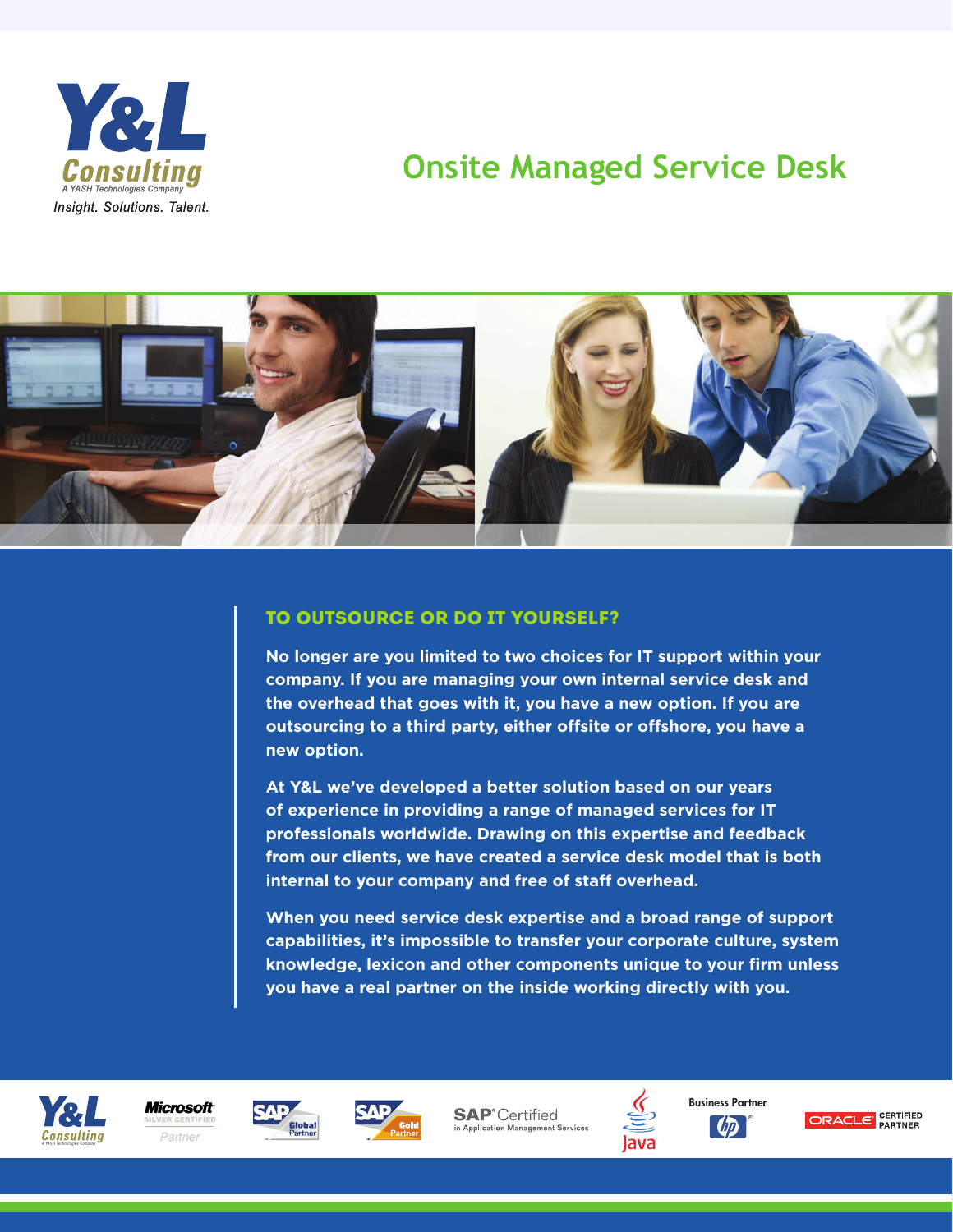

## Offsite or Offshore: Not the Best Options

When you choose offsite or offshore for your service desk, the cost savings you expect are usually compromised by factors ranging from time zone differences to system/application unfamiliarity.

- **No's on the job?** Often, external vendors train their Level 1 people to work from prepared scripts. If employee issue resolutions are not found within the scripts, problems are passed along to more expensive Level 2 administrators. Within this model, there is no critical thinking and problem resolution is delayed.
- **No What are their values?** Because these vendors are usually disconnected from your culture, your employees and your management team, thirdparty providers have no personal connection to the problems they encounter.
- **No What is the Y&L difference?** With Y&L our service desk manager interacts directly with your IT leadership team to resolve problems. Your internal customers have a direct connection with the Y&L service desk team responsible for solving the problem, minimizing or eliminating a hand-off to more expensive Level 2 internal resources.
- **No sets performance expectations?** You do. While we handle problem triage processes, priorities, assigning resources and daily operational meetings within your walls. The Y&L model illustrates the difference between retaining internal control versus only having external vendor influence.



When all factors are considered, conventional offsite or offshore arrangements generally represent an upside-down cost pyramid.

- **n** If the offshore service desk is providing first call resolution to only 25% of the inbound issues/tickets, they are clearly forwarding the other 75% onto more expensive Level 2 resources. Frankly, Level 2 resources are probably within your company.
- If only 25% of your issues are handled by \$25/hour resources, that means 75% are being handled by \$100/hour resources, more than eliminating cost savings as originally intended.
- It is important to factor in the number of escalated tickets to arrive at a true average internal cost per issue.

#### **Model of Efficiency**

Employees needed to access an application twice a year for refresher courses, triggering a significant spike in password resets to the internal development team. The Y&L Onsite Service Desk team identified this issue and quickly assumed control of password reset requests, freeing internal development resources from this repetitive, administrative work. Y&L proactively looks for efficiency opportunities across your IT organization.

Knowing your company, your culture, your employees, your systems and your business objectives put us beyond the range of offsite and offshore providers.

**Executive Service Desk Support** We minimize downtime. Y&L provides your executives and their administrators a private VIP line managed by select service desk technicians who remain available after hours. These experts become familiar with your executive team, your systems and their devices. It is not uncommon for a VIP service desk technician to go directly to an executive's home upon request.

### Reducing costs

## Added Value

**Sustainability** Our processes and metrics comprise a base from which our services are delivered. Regardless of who we have working on your service desk, our processes, training and SLAs/KPIs remain constant. Each member of our team is accountable to these standards and processes.

**Flexibility** Getting started, we estimate what it will take to provide your company with the highest level of service. Our service desk model then operates on a fixed annual price. As our history evolves and peak demand is revealed, we adjust resources seamlessly and amend by mutual agreement if necessary. A set price is our incentive to be more efficient while we examine ways to reduce your costs throughout the organization. We do not have rigid contracts that result in nickel and dime charges whenever we need to adjust. What's more, if you have existing service desk people who you want to retain, we make every effort to absorb them into the Y&L team, training and managing them as we do our own employees.

|                 |                                   | <b>Current State</b>                               |     |                                                |              |                                      |            |                             |        |                    |              |
|-----------------|-----------------------------------|----------------------------------------------------|-----|------------------------------------------------|--------------|--------------------------------------|------------|-----------------------------|--------|--------------------|--------------|
| <b>Staffing</b> | <b>Resolved</b><br><b>Tickets</b> | Percentage of<br><b>Resolved</b><br><b>Tickets</b> |     | <b>Resolved</b><br><b>Tickets</b><br>per Month | <b>Staff</b> | Avg. Annual<br><b>Cost Per Staff</b> |            | <b>Cost Per</b><br>Incident |        | <b>Annual Cost</b> |              |
| 1،              | 28960                             |                                                    | 28% | 2413                                           |              | \$                                   | 60,000.00  | \$                          | 14.50  | \$                 | 420,000.00   |
| L2              | 6959                              |                                                    | 7%  | 580                                            |              | \$                                   | 110,000,00 | \$                          | 110.65 | \$                 | 770,000,00   |
| L3              | 66081                             |                                                    | 65% | 5507                                           |              |                                      |            | \$                          | 80.00  | \$                 | 5,286,480.00 |
|                 | 102000                            |                                                    |     |                                                |              |                                      |            |                             |        | S.                 | 6,476,480.00 |

|                 |                                   | <b>Future State</b>                                |     |                                                                                                        |    |    |            |                                    |                    |    |                |
|-----------------|-----------------------------------|----------------------------------------------------|-----|--------------------------------------------------------------------------------------------------------|----|----|------------|------------------------------------|--------------------|----|----------------|
| <b>Staffing</b> | <b>Resolved</b><br><b>Tickets</b> | Percentage of<br><b>Resolved</b><br><b>Tickets</b> |     | <b>Resolved</b><br><b>Tickets</b><br>Avg. Annual<br><b>Cost Per Staff</b><br><b>Staff</b><br>per Month |    |    |            | <b>Cost Per</b><br><b>Incident</b> | <b>Annual Cost</b> |    |                |
|                 | 61200                             |                                                    | 60% | 5100                                                                                                   | 18 | \$ | 85,000,00  | S.                                 | 25.00              | \$ | 1,530,000.00   |
| L2              | 15300                             |                                                    | 15% | 1275                                                                                                   |    |    | 130,000,00 | S.                                 | 93.46              | \$ | 1,430,000,00   |
| L3              | 25500                             |                                                    | 25% | 2125                                                                                                   |    |    |            | \$                                 | 80.00              | \$ | 2.040.000.00   |
|                 | 102000                            |                                                    |     |                                                                                                        |    |    |            |                                    |                    |    | \$5,000,000.00 |

Increased number and quality of L1 and L2 associates. Trained L1 and L2 on handling Level 3 issues. Approximately \$1.5 million annual cost savings. Actual client model.